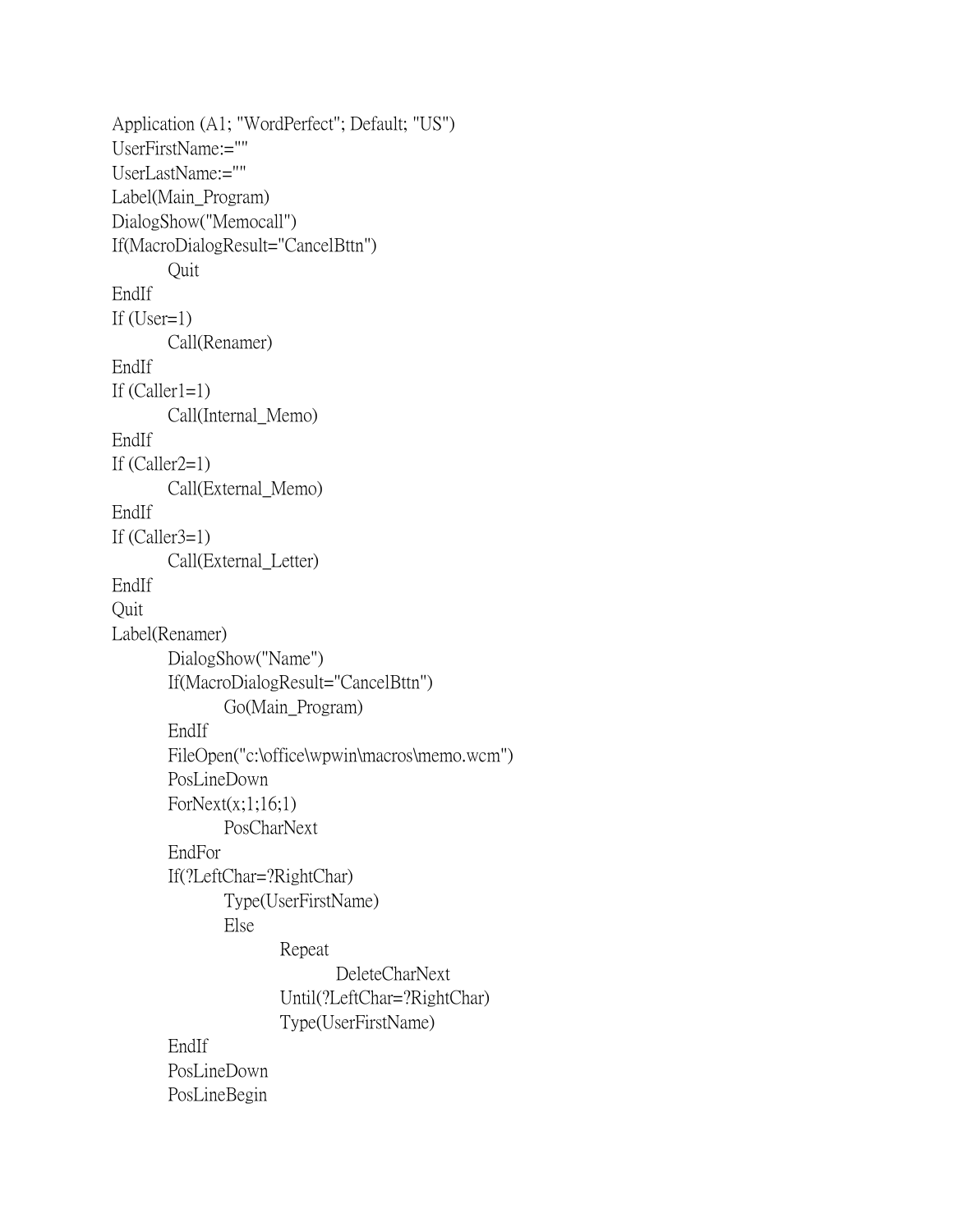$ForNext(x;1;15;1)$ PosCharNext EndFor If(?LeftChar=?RightChar) Type(UserLastName) Else Repeat DeleteCharNext Until(?LeftChar=?RightChar) Type(UserLastName) EndIf MacroFileChain("c:\office\wpwin\macros\memosave.wcm") Quit Return Label(Internal\_Memo) DialogShow("InternalMemo") If(MacroDialogResult="CancelBttn") Go(Main\_Program) EndIf PosDocTop FontSize (13.98p) AttributeAppearanceOn (Bold!) Type ("MEMORANDUM") HardReturn AttributeAppearanceOff (Bold!) FontSize (12.0p) HardReturn HardReturn DateText HardReturn HardReturn Type ("To:") Indent Indent Type(Recipient) If( $cc \ll$ "") HardReturn Type ("cc:") Indent Indent Type(cc)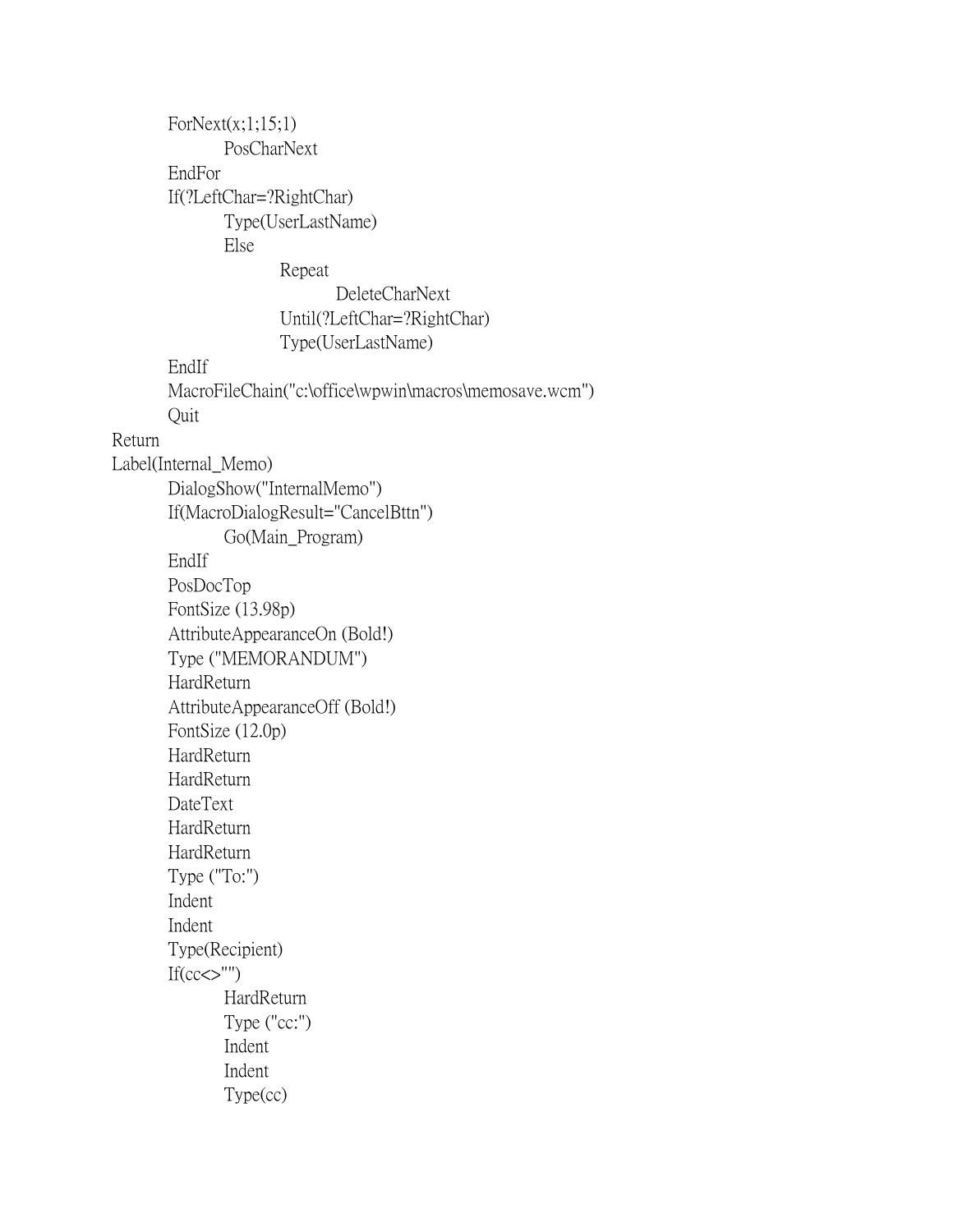EndIf **HardReturn HardReturn** Type ("From:") Indent Indent Type (UserFirstName;" ";UserLastName) HardReturn HardReturn Type ("Subject:") Indent Type(Subject) **HardReturn HardReturn** FooterA (Create!) Type (UserLastName;" ") InsertFilenameWithPath **HardReturn** Type ("File ";FileNum) SubstructureExit Return Label(External\_Memo) DialogShow("ExternalMemo") If(MacroDialogResult="CancelBttn") Go(Main\_Program) EndIf PosDocTop **HardReturn** HardReturn HardReturn HardReturn FontSize (13.98p) AttributeAppearanceOn (Bold!) Type ("MEMORANDUM") HardReturn AttributeAppearanceOff (Bold!) FontSize (12.0p) HardReturn **HardReturn** DateText **HardReturn**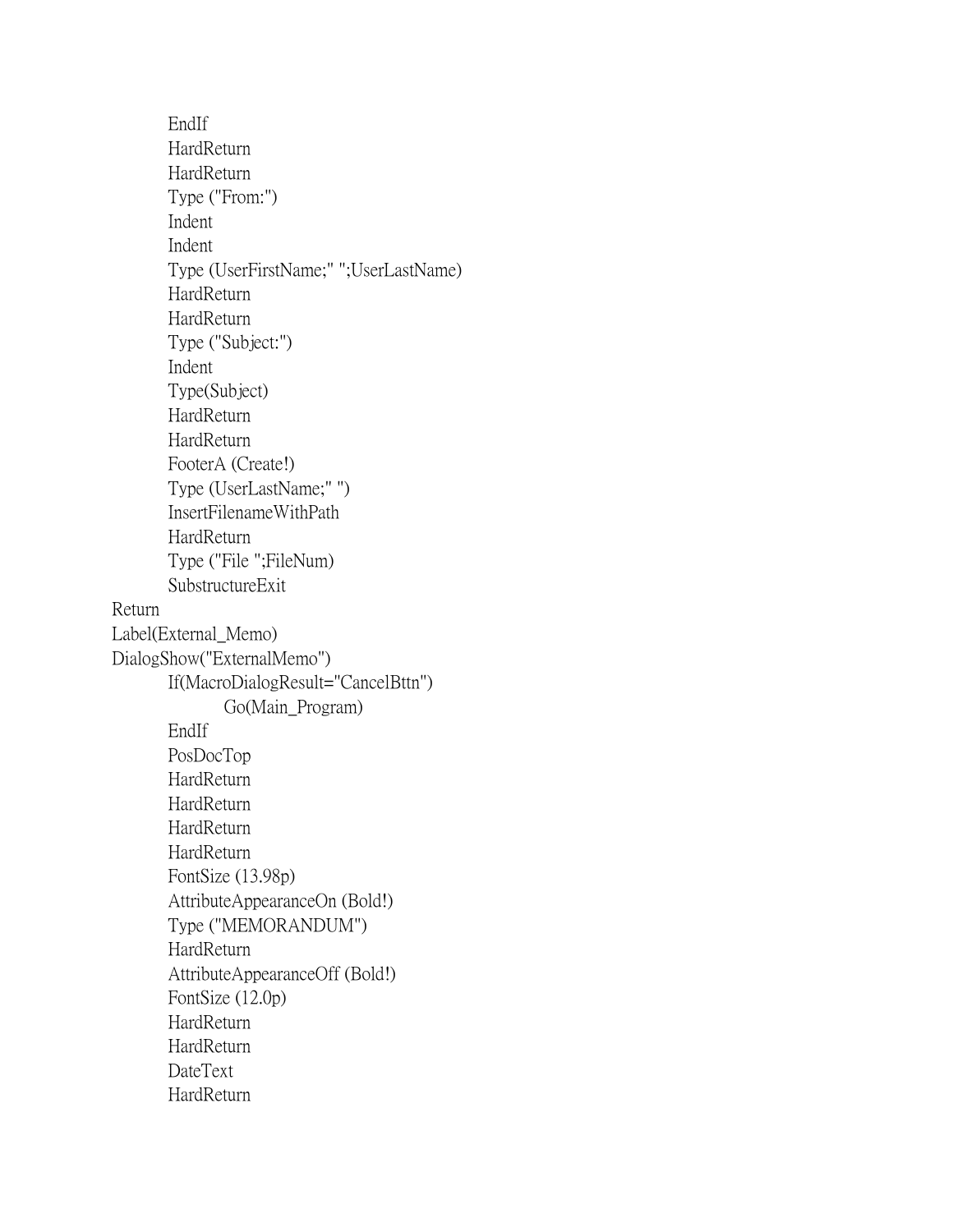HardReturn **HardReturn** AttributeAppearanceOn (Underline!) Type("BY FACSIMILE") AttributeAppearanceOff (Underline!) HardReturn HardReturn Type ("To:") Indent Indent Type(Recipient;", ";Agency) HardReturn HardReturn Type ("From:") Indent Indent Type (UserFirstName;" ";UserLastName;" , ARRB") HardReturn HardReturn Type ("Subject:") Indent Type(Subject) HardReturn HardReturn Return Label(External\_Letter) DialogShow("ExternalLetter") If(MacroDialogResult="CancelBttn") Go(Main\_Program) EndIf PosDocVeryTop HardReturn HardReturn HardReturn HardReturn DateText HardReturn HardReturn Type(Name) If(Title<>"") HardReturn